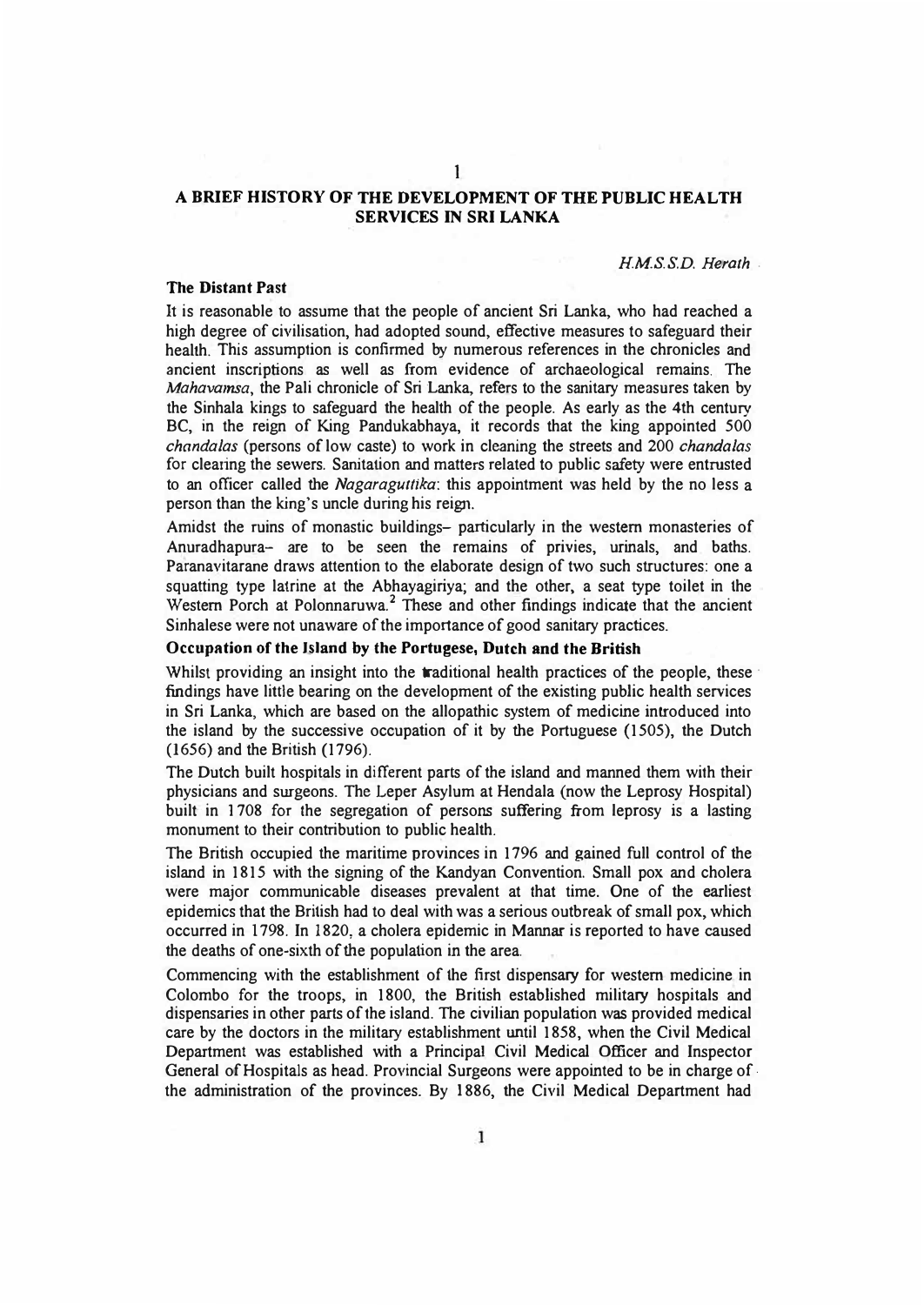established 26 Civil Hospitals, 8 District Hospitals, 6 Immigration Hospitals (for the care of immigrant Indian labourers who fell **ill** on the way to the plantations- see below), 14 District Outdoor Dispensaries, the Leper Asylum and a Lunatic Asylum. Public health work in their respective areas was the responsibility of officers of the Civil Medical Department, and the only type of public health work undertaken by them was the control of large-scale epidemics.<sup>3</sup>

### **Legislation enacted during the Early British Rule**

Much of the legislation enforced during the early British rule was aimed at controlling the spread of major communicable diseases prevalent in the country and preventing their introduction from outside the country. Accordingly, a proclamation in 1800 dealt with the control of small pox outbreaks, and a proclamation in 1802 dealt with establishing quarantine regulations to prevent the introduction of plague from Egypt.<sup>3</sup>

The *Public Health and Suppression of Nuisances Ordinance No. 15 of 1862* was the first legal enactment relating to public health enacted after the establishment of the Civil Medical Department. Boards of Health headed by the Government Agents were appointed to the provinces under the provisions of this Ordinance. These boards were empowered to frame regulations to inspect premises, abate nuisances, ensure sanitation and institute legal proceedings for contraventions of the law. With the enactment of the *Municipal Councils Ordinance No. 17 of 1865*, municipal councils were first established in Colombo, Kandy and Galle. Public health responsibilities of the Boards of Health were transferred to these councils. Other large towns were brought under the control of Local Boards of Health. in 1892, small towns were brought under the control of Sanitary Boards after the enactment of the *Small Towns Sanitary Ordinance of 1892.* Each Sanitary Board was headed by the Assistant Government Agent and included the senior officer of the Public Works Department, the senior officer of the Medical Department and 2-4 members nominated by the Governor. With the creation of local authorities by the enactment of ordinances relating to the establishment of municipal, urban, town and village councils, environmental health functions eventually became the responsibility of these councils; enforcement of the Ordinance and implementation of environmental health activities was carried out by local authorities under the guidance of medical officers of health and sanitary inspectors of the Department. <sup>4</sup>

*Ordinance No. 9* was enacted in 1863 to 'extend and make compulsory the practice of vaccination'. This was later repealed by the enactment of the *Vaccination Ordinance No. 20 of 1886.*<sup>3,5</sup> Provincial Surgeons were appointed Superintendents of Vaccination for their provinces. They were required to carry out a programme of vaccination in their provinces in consultation with the Government Agents by dividing each district into convenient divisions, and ensure that all adults and children over three months of age were vaccinated. Vaccination of the unvaccinated and re-vaccination of the vaccinated was performed in case of an outbreak of small pox. Trained vaccinators were employed as active agents for carrying out vaccination in the island. *<sup>5</sup>*

The *Quarantine and Prevention of Diseases Ordinance* was enacted **in** 1897 with special regulations to segregate cases of the major communicable diseases- small pox, cholera and plague.<sup>3</sup>

Small pox and cholera, which were endemic in South India, were introduced into Sri Lanka by the free entry of immigrant labour from South India in the 1820s. Until the Railway was built in 1914, immigrants had a long and arduous trek from Mannar to Matale from whence they were assigned to estates. They took the route through Medawachchiya, Anuradhapura and Dambulla to reach their destination. Some died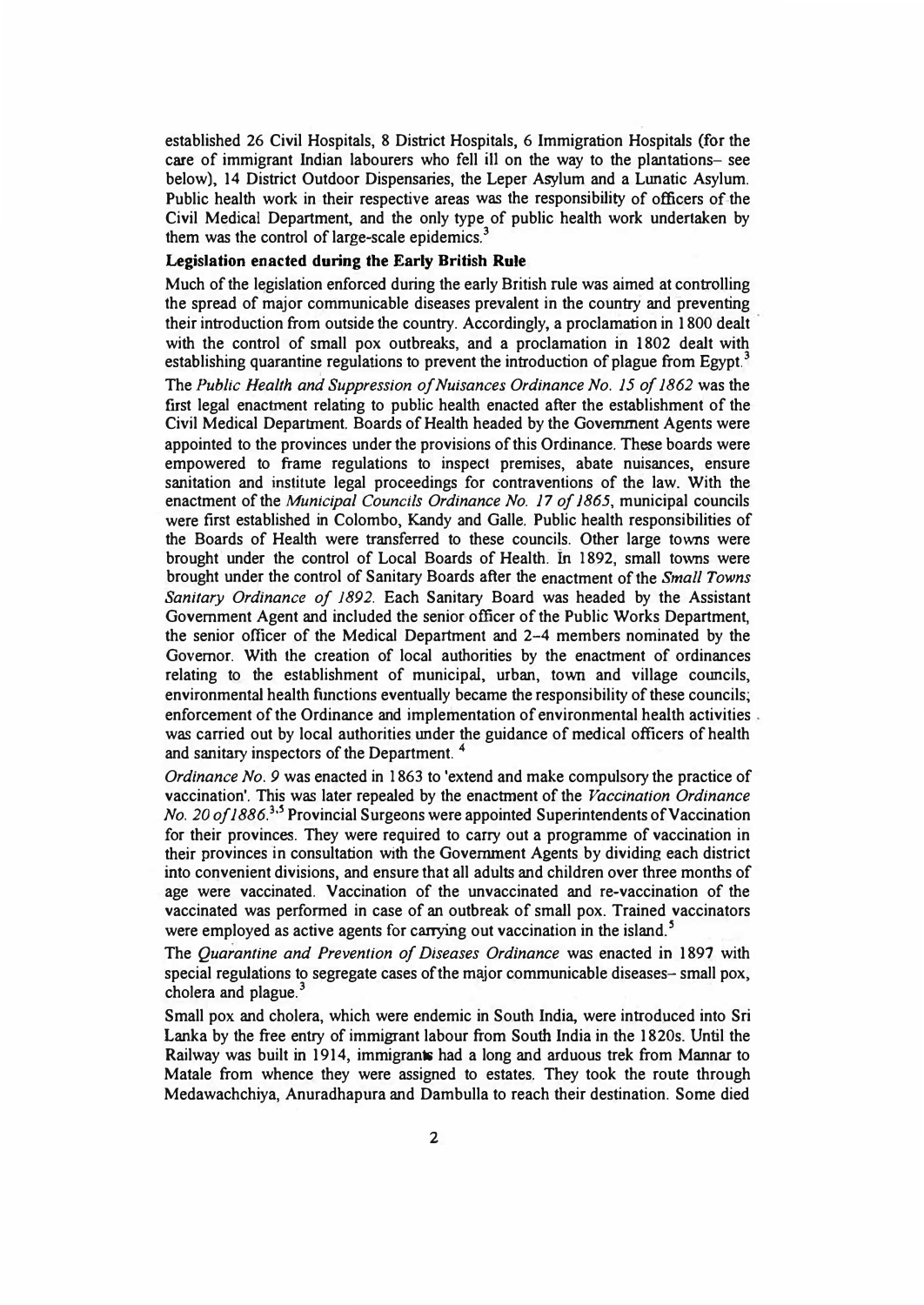**on the way of small pox, cholera and dysentery, which diseases caused outbreaks among the local population in the areas through which they passed. Some died of starvation. Immigrant Hospitals were set up along the route for treating the sick. <sup>4</sup>**

In order to prevent the introduction of small pox, cholera and plague by the immigrant Indian labour population originating in South India, a Detention Camp for labour<sup>2</sup>rs **was established at Tattaparai in South India, in 1899; and with the inauguration of the lndo-Ceylon Railway in 1914, another Quarantine Camp was established in . Mandapam in South India. Only labourers passing through these camps were allowed**  entry into Ceylon. These two quarantine camps effectively prevented small po: and **cholera becoming endemic in Ceylon.<sup>3</sup> ' 4** 

## **Establishment of the Sanitary Branch**

**On the recommendations of a committee appointed by the colonial Governor, in** 1912, **the Sanitary Branch of the Civil Medical Department was established in** 1913; **under a Senior Sanitary Officer. Sanitary Officers, later to be designated Medical Officers of Health (MOH) were appointed and stationed mainly in the larger towns. Sanitary Inspectors, who received a training of six months, were appointed to assist them 3**

## **Ankylostomiasis Campaign and the Rockefeller Foundation**

**Hookworm disease was a major public health problem in the island during the early part of the twentieth century; it was believed that the immigrant Indian labourers employed in the plantations were infecting the Sinhalese in the neighbouring villages. In 1915, a campaign for the control of hookworm disease was inaugurated with the assistance of the International Health Division of the Rockefeller Foundation.3 In addition to commencing mass campaigns for the treatment of infected persons, one of the chief activities of the campaign was the provision of sanitary facilities, particularly for the estate and rural areas.**<sup>6</sup>**The Rockefeller Foundation was to play a vital role in the early development of the public health services of Sri Lanka (see below).** 

#### **Early Efforts at Malaria Control**

**The first organised efforts to control malaria started at Kurunegala, in** 1911, **under Dr S.T. Gunasekera (who later became the first Ceylonese Director of Medical and Sanitary Services). Mr H.F. Carter was appointed as Malariologist in** 1921 **to study the malaria situation in Ceylon following which additional Anti-Malaria campaign centres were opened in Mahara, Anuradhapura and Trincomalee, in 1922 and 1923.**<sup>4</sup>

## **Amalgamation of the Curative and Preventive Services**

**Even though the curative and preventive services functioned under the aegis of the**  Civil Medical Department the preventive health services functioned, more or less, **independently. In** 1925, **in recognition of the growing importance of public health, the curative and preventive services were brought under the control of a Director of Medical and Sanitary Services; the Principal Civil Medical Officer and Inspector General of Hospitals was appointed to this post. The Assistant Principal Civil Medical Officer was appointed as the Deputy Director of Medical and Sanitary Services and two Assistant Directors were appointed: one for medical services and the other for sanitary services. The Senior Sanitary Officer of the Sanitary Branch assumed duties as the Assistant Director of Sanitary Services in the new Department of Medical and Sanitary Services. 3 '4** 

### **Inauguration of the Health Unit System**

**One of the early progressive steps taken after the establishment of the Department of Medical and Sanitary Services was the inauguration of the Health Unit system with**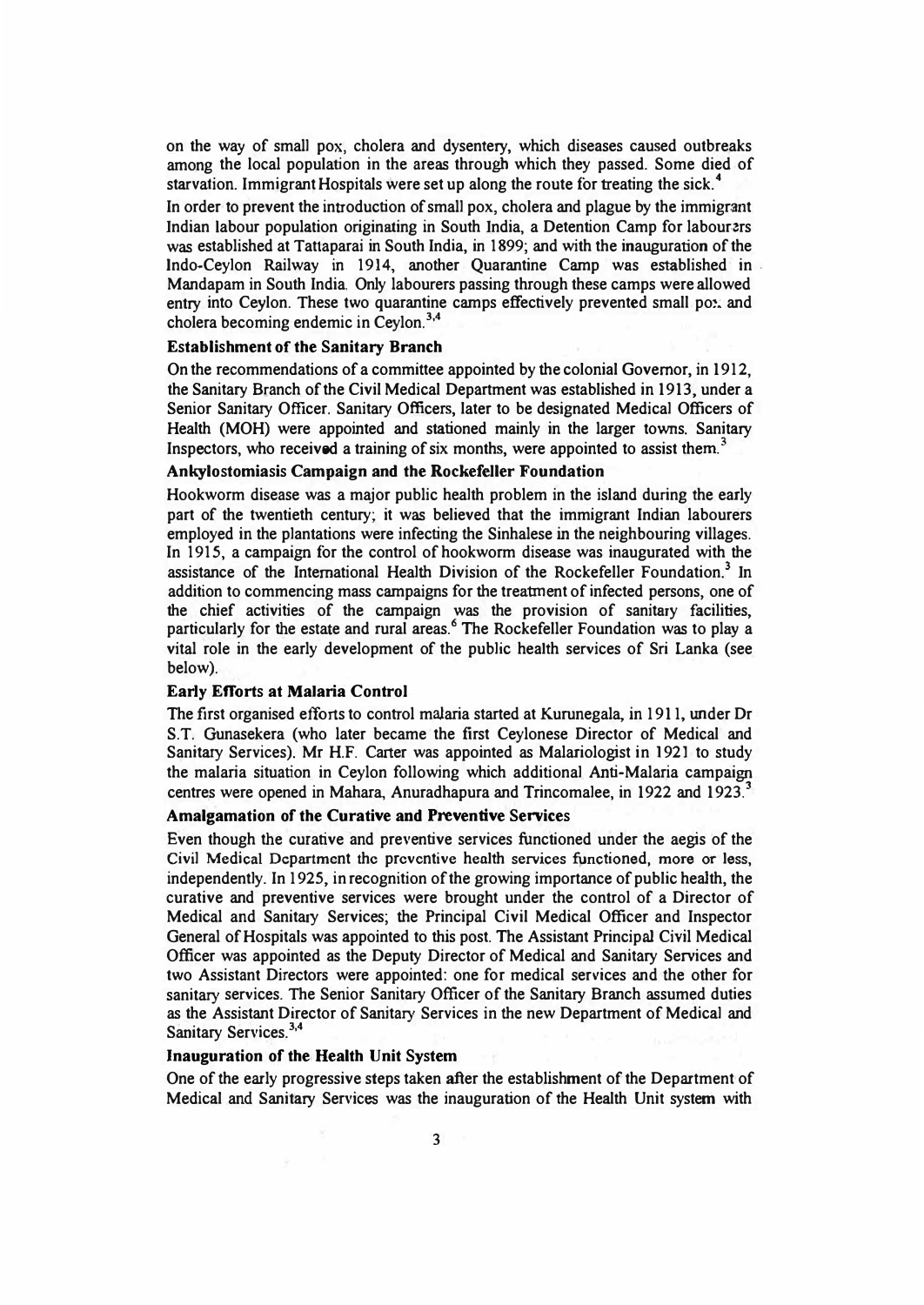the establishment, in 1926, of the first Health Unit in Kalutara. This unit was established to undertake all public health work on an intensive scale in a welldemarcated area. A medical officer of health (MOH) was appointed in charge. He was assisted by public health inspectors who were responsible for environmental health and the control of communicable diseases, and public health nurses and public health midwives who were responsible for maternal and child health activities.  $3,6$ 

Each Health Unit was expected to serve a population of 40-80 thousand people, and undertake the following activities:

- Carry out general and health surveys into the various problems in the area
- Collection and study vital statistics in the area
- Health education
- Investigation and control infectious diseases
- •Maternal and child health
- •School health work
- •Rural and urban sanitation.

With the passage of time the Health Unit system was extended to cover the entire country providing a most efficient system for the delivery of preventive health care. It has remained the basis for the implementation of public health activities over the years, with little modification.

Chellappah<sup>7</sup> remarks that this was instrumental in changing the whole outlook of public health in the island.

## **Establishment of the Sanitary Engineering Division (Public Health Engineering Division)**

In 1927, the Sanitary Engineering Division of the Department was established utilising the services of the sanitary engineer of the International Health Division of the Rockefeller Foundation.<sup>3</sup> The functions of this division were: to deal with general drainage, especially malaria drainage; provision of water supplies; disposal of sewage; and the development of type plans for sanitary conveniences.<sup>13</sup> This division later developed into the Public Health Engineering Division of the Department of Health Services with five regional offices in the island. In later years officers of this division were absorbed into the Buildings Department during the re-organisation of the engineering services of the island in 1971. This division was responsible for the development of several types of sanitary latrines suitable for rural areas, which are still used by the Department of Health Services in their rural sanitation programmes.<sup>6</sup>

# **The International Health Division of the Rockefeller Foundation Ends its Services**

The International Health Division of Rockefeller Foundation concluded its mission in 1934 after having rendered invaluable service to the country in the development of the public health services. It is noteworthy that the Rockefeller Foundation played a key role in the introduction to Ceylon of the Ankylostomiasis Campaign, the Anti-Malaria Campaign, the Health Unit Organisation and the Sanitary Engineering Division (later the Public Health Engineering Division) of the Department.<sup>3</sup>

## **All-island Malaria Control and Health Scheme**

.

Although epidemics of malaria occurred at frequent intervals, the most devastating malaria epidemic up to that time occurred in late 1934 and continued during 1935. 1.5 million cases with some 80,000 deaths were recorded during a period of seven months!<sup>4</sup> It led to the adoption of the all-island Malaria Control and Health Scheme in 1936-. Under this scheme, *55* Medical officers, designated Field Medical Officers,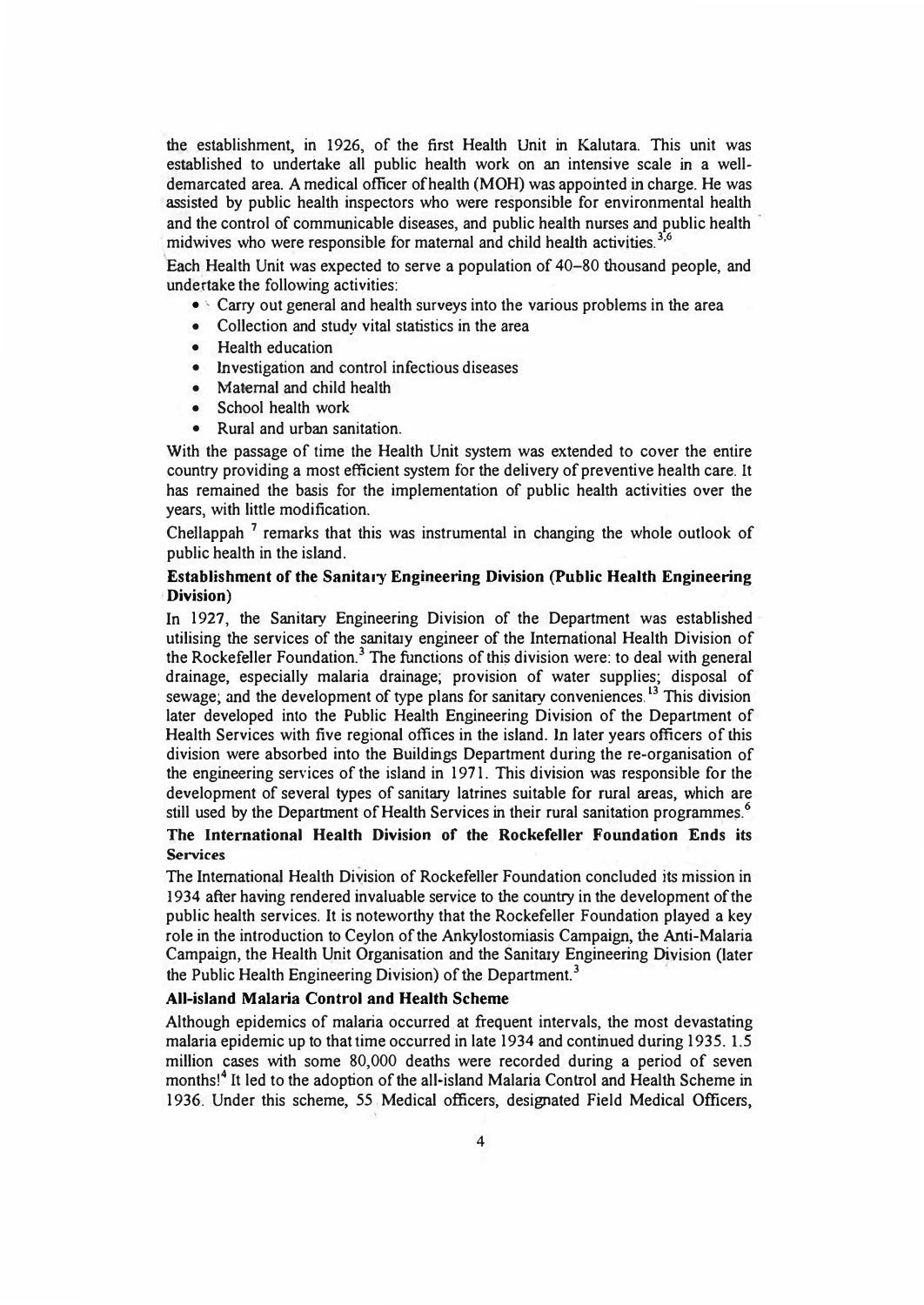were appointed to carry out preventive health work in the rural areas and to execute a programme of malaria control. At this time the cadre of medical officers canying out . preventive heallh work had increased to 24 Medical Officers of Health (working mainly in urban areas), 4 Medical Officers of Health for Port Health work, and 3 Inspecting Medical Officers for Estates with 2 Assistants. Thus the appointment of *55* Field Medical Officers under the Malaria Control and Health Scheme strengthened the public health services and paved the way for an extended general health programme based on the Health Unit system.<sup>3</sup>

Under this programme a five-point rural sanitation scheme was introduced which was to form the basis of the rural sanitation programme in future years; the following requirements were considered essential for a healthy rural home:

- 1. a well ventilated house
- 2. boiled, cooled water for drinking
- 3. a sanitary latrine
- 4. a manure pit
- 5. a kitchen garden.**<sup>6</sup>**

### **All Ceylon Malaria Day and the AJI Ceylon Health Week**

The All Ceylon Malaria Day was first celebrated in 1938 to create awareness on malaria in the community and secure their participation in control activities. This was the forerunner of the subsequent All Ceylon Health Week, which has continued to be celebrated as an annual event to this day.<sup>3</sup> A theme of current importance was selected for the Health Week, which has been celebrated in June every year; today, the theme of World Health Day is chosen as the theme for Health Week. (World Health Day was celebrated for the first time in Ceylon on the 22 July 1950 **3;** World Health Day is now celebrated on the 7 April).

#### **Introduction of Residual Spraying with DDT**

Towards the end of 1945, with the conclusion of the Second World War, residual spraying of human habitations with DDT was commenced as a control measure against the malaria vector. This activity was intensified in the hyper-endemic and endemic malarial areas towards the end of 1946. A dramatic reduction in malaria morbidity and mortality was evident by 1947, along with a phenomenal reduction in general mortality, maternal mortality and infant mortality.

As the reduction in malaria morbidity and mortality continued over the subsequent years, the Department embarked on a *malaria eradication programme* in 1953. Although the number of malaria cases declined to  $17$  cases in 1963, by 1967 more than half a million cases were recorded signalling the failure of the eradication programme. The time-limited *eradication programme* was replaced by a long-term *control programme* in the 1970s.<sup>8</sup>

## **Independence from Colonial Rule**

Sri Lanka regained independence from colonial rule on the 4 February 1948.

Due to the continuation of some of the welfare measures introduced immediately prior to independence, such as universal free education up to university level, food subsidies initiated during the war and free health services and the delivery of health care at the grass-roots level through the health unit network, Sri Lanka was able to attain a better health status than most countries in the region. It was possible to sustain the decline in the maternal mortality and infant mortality rates which started declining following spraying of DDT for controlling malaria.

### **The Cumpston Report and the Reorganisation of the Health Services**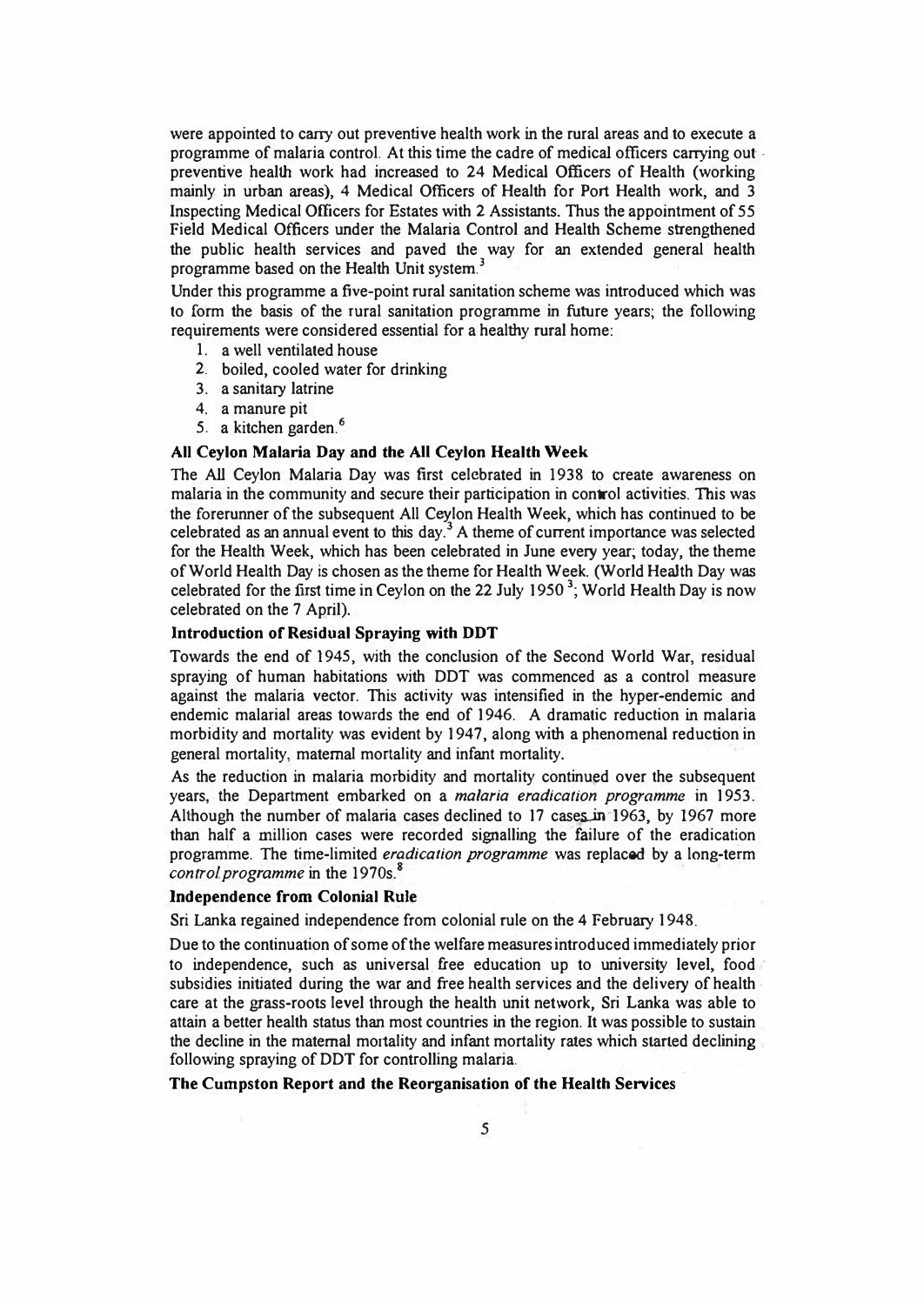**Dr J.H.L.** Cumpston, former- Director General of Health Services of the Commonwealth of Australia, who was invited to Sri Lanka to report on the working of the medical and public health organisation in Sri Lanka, submitted his report in 1949 containing recommendations on the re-organisation of the Department of Medical and Sanitary Services amongst other things. As a consequence, the Health Services Act No. 12 which provided for the reorganisation of the Department was enacted in 1952.<sup>3</sup> The designation of the Department of Medical and Sanitary Services was changed to that of the Department of Health Services. The head of the Department was designated the Director of Health Services; the Assistant Directors of Medical Services and Sanitary Services were re-designated Deputy Directors of Medical Services and Public Health Services respectively, and a new post of Deputy Director Laboratory Services was created.**<sup>9</sup>**

Jn 1954, decentralisation of the Department of Health Services began with the creation of 15 Decentralised Units each under a Superintendent of Health Services, who was responsible for the implementation of both the curative and public health programmes in the units.

## **Population Issues and Promotion of Family Planning**

One of the concerns of government, in the 1950s, was the rapidly increasing population, a consequence of the decline in the death rate and the high birth rate, which started in the mid-forties. To contain the rapidly increasing population, the Family Planning Association (a non-governmental organisation) initiated the provision of family planning services from 1953, but government initiatives in family planning commenced only in 1958 with the establishment of a pilot project to study the prospects of introducing family planning to the general health services. Based on the experience in the project, the government decided to accept family planning as a part of the national policy. The Ministry of Health was assigned the task of providing family planning services through its MCH infrastructure. Family planning as a means for reduction of population growth proved unacceptable to certain sections of the community who attributed a sinister motive to the population activities of the government. It was only by shifting the emphasis to the benefits offamily planning on maternal and child health, by integrating the Family Planning Programme with the Maternal and Child Health Programme, that success was finally achieved. A separate division designated the Maternal and Child Health Bureau, later to be re-designated the Family Health Bureau, was established in 1968 to administer the programme. **<sup>8</sup>**

There was a substantial slowing down of population growth following the introduction of family planning services- the annual population growth rate declined **from 2.8 percent in the l** 950� to **l.2 percent by** 1993. **<sup>10</sup>By the end** of **the** century **the** population was limited to 19 mi!Jion. The main reason for the decline in fertility was the increase in contraceptive use during this period, which was possible mainly through the efforts of the public health services complemented by the services provided by non-governmental organisations. Other factors that contributed to the decline in fertility were the late age of marriage and out-migration.

#### **Eradication of Small pox and other Vaccine-preventable Diseases**

One of the crowning achievements of modern international public health in the twentieth century was, undoubtedly, the eradication of small pox. The last case of small pox was reported from Somalia in October 1977 and by the end of 1979 the Global Commission for the Certification of the Eradication of Smallpox certified that smallpox had been totally eradicated.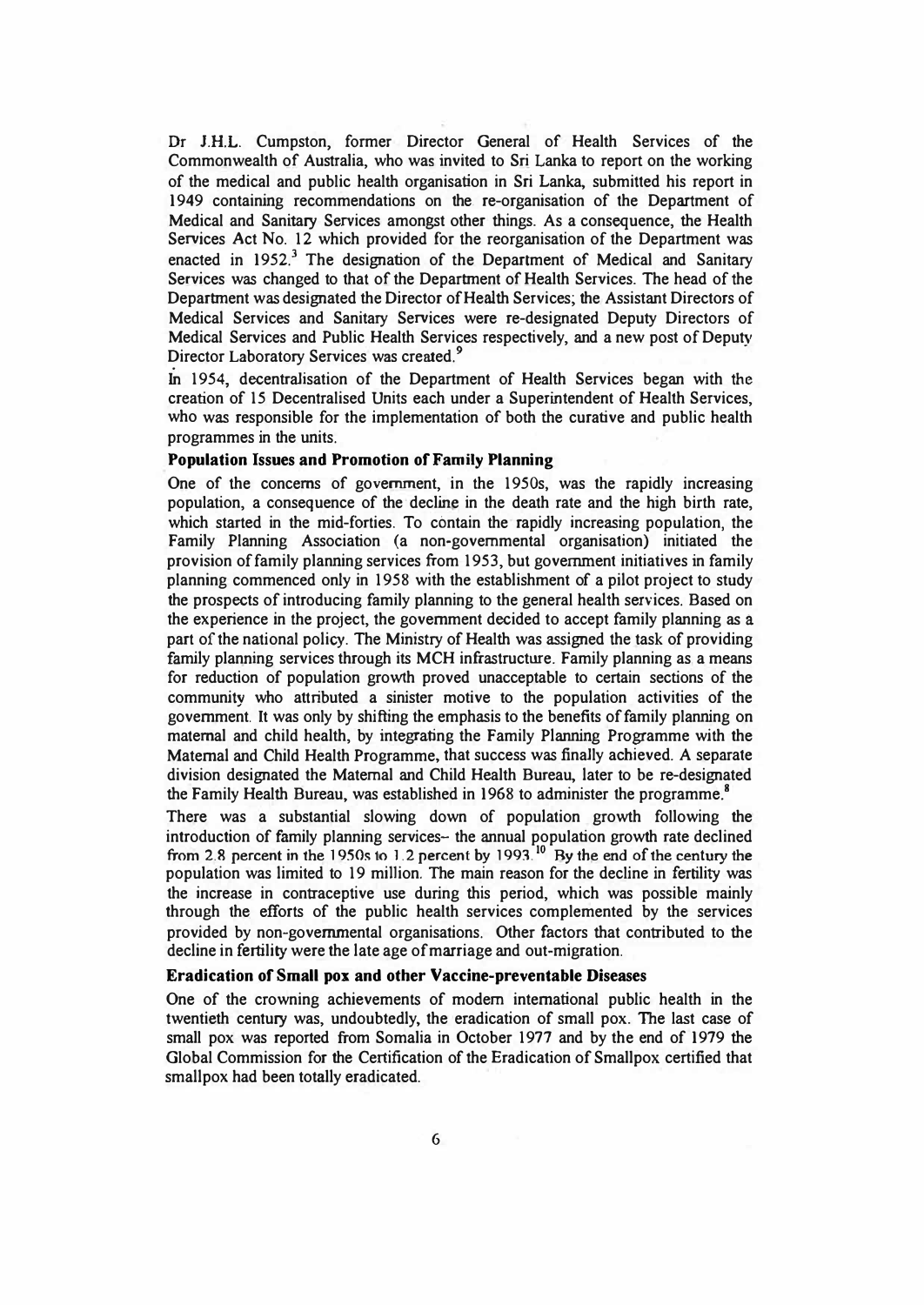When the intensified global programme for the eradication of smallpox commenced in 1967, Sri Lanka had already achieved eradication status. This was achieved by an intensive vaccination programme backed by legislation arid effective surveillance. **<sup>8</sup>** However, the last case of smallpox reported in Sri Lanka was that of a German lady tourist, aged 23 years, who bad arrived in Kandy from Kabul in Afghanistan through Pakistan in 1972. No secondary cases were reported.<sup>11</sup>

Sri Lanka has been able to reduce the incidence of many other vaccine-preventable diseases. Immunisation with BCG Vaccine was introduced as far back as 1949, followed by immunisation with DPT Vaccine in 1961 and Oral Polio Vaccine in 1962 in response to the major epidemic that occurred in that year. Neonatal BCG vaccination was introduced in 1969. An *Expanded Programme of Immunisation* (EPI) using these vaccines was initiated in 1978 and island-wide coverage was achieved in 1979. Measles Vaccine was also introduced in 1984 and island-wide coverage achieved in 1985. The EPI was accelerated in 1985. It was possible to declare Universal Child Immunisation in December 1989, signifying that vaccine coverage exceeded 80 percent in respect of all vaccines.

With the objective of achieving total eradication of poliomyelitis by the year 2000, Sri Lanka initiated National Immunisation Days (NIDs) in 1995 and continued NIDs for three years. However, the goal of total eradication has not been achieved, as neighbouring countries in the region were unsuccessful in their attempts to achieve eradication.<sup>8</sup> Sub-national Immunisation Days are now conducted annually in areas where coverage is found to be low.

## **The Alma Ata Declaration and the Establishment of the Primary Health Care Complexes**

Io 1978, the goal for the attainment of *Health for All by the Year 2000* through the Primary Health Care approach was declared at the Alma Ata Conference. Many failed to realise that Primary Health Care as enunciated by the WHO was very much part of the health strategies adopted by Sri Lanka in the development of her health system. A feature of her health policy has been· an equitable distribution of health services through a well-developed public health and curative care network. Failure to realise this fact led to the introduction of a novel peripheral health care system purportedly to attain the goal of *Health for All*, through a three-tiered structure called the PHC Complex. The PHC Complex replaced the age-old Health Unit system. The post of MOH was abolished. The District Medical Officer was renamed the Divisional Health Officer (DHO) and the District Hospital was renamed the Divisional Health Centre, The functions of the MOH were assigned to the Divisional Health Officer. Central Dispensaries were renamed Sub-divisional Health Centres and the Midwife's residence and office was renamed the Gramodaya Health Centre. Thus the Public Health Services, which were up to then field-based, were effectively converted to an institution-based system. The rationale for this change was that it provided a means to develop an effective referral system for institutional care starting at the Gramodaya Health Centre and culminating at the tertiary care level. The outcome, as expected by many, was that the DHO gave priority to clinical work and failed to administer the public health services effectively.

Towards the late 1980s it was finally agreed that the DHO system had failed, and the age-old Health Unit system was re-introduced.

### **Further Changes in Designations**

In 1983, further changes in the designations of the officials of the Ministry of Health and the Decentralised Units took place with the re-designation of the Director of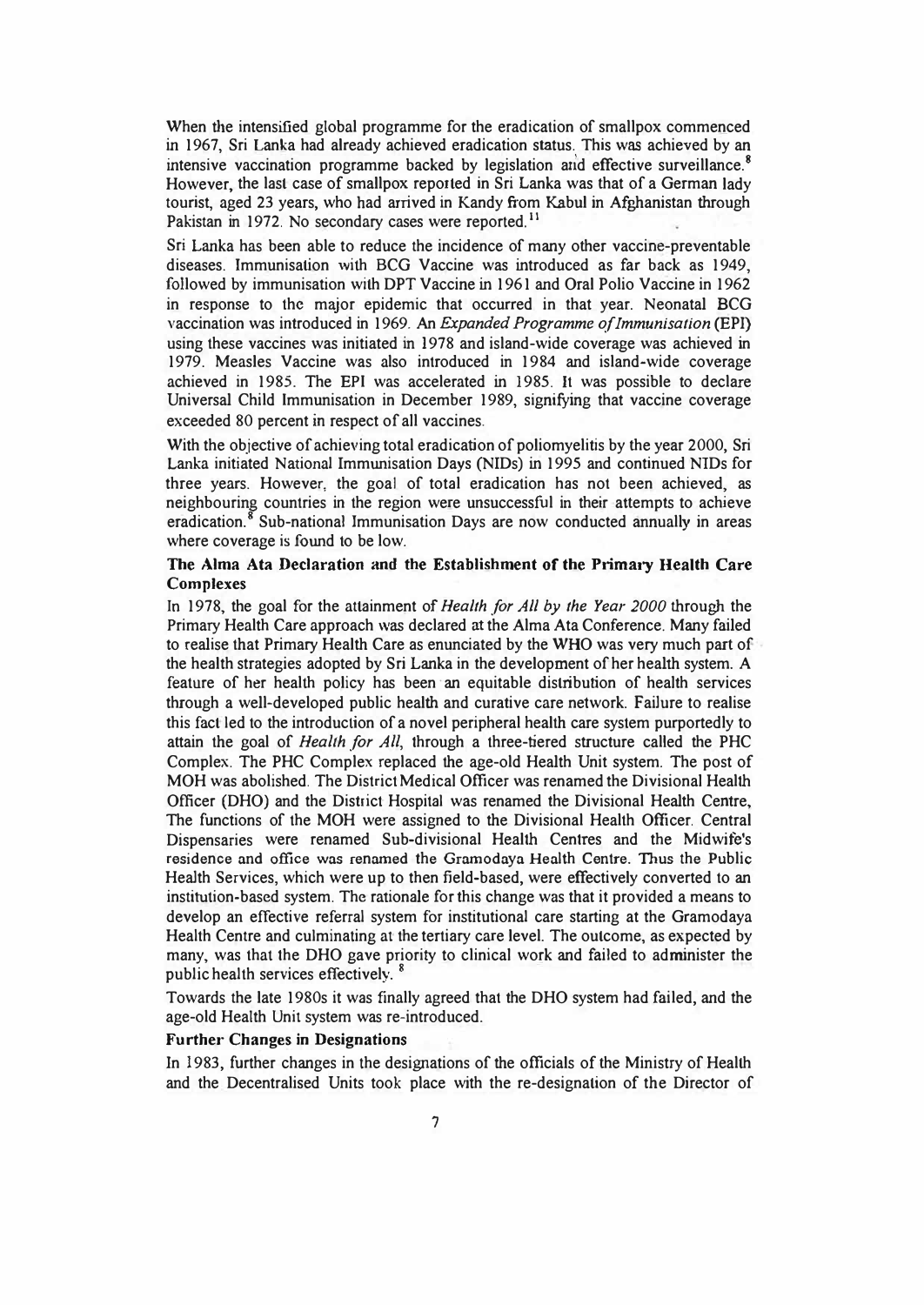Health Services as Director General of Health Services and the Deputy Directors of Health Services as Deputy Director Generals of Health Services. The Superintendents of Health Services were re-designated Regional Directors of Health Services. Assistant Directors attached to the Ministry who should have been re-designated as Assistant Directors General of Health Services were re-designated, Directors of Health Services- this brought the Regional Directors of Health Services on par with them! The Public Health Services came under the administration of the Deputy Director General Public Health Services, who was assisted by Directors responsible for Environment and Occupational Health, Maternal and Child Health, Epidemiology and Special Campaigns, Health Education and Publicity, the National Institute of Health Sciences, the Epidemiologist and the Directors of the Special Disease Control Programmes- the Anti-Malaria Campaign, the Anti-Filariasis Campaign, the Anti-Leprosy Campaign, the Anti-Venereal Diseases Campaign and the Rabies Control Programme

The devolution of powers to the Provincial Councils, which were established in 1987, did not seriously affect the health care delivery system at the divisional level. Most public health functions were already devolved to the provinces.

## **Appointment of Divisional Directors of Health Services**

In 1992, in order to regain some of the administrative control lost to the devolved provinces, the central government appointed Divisional Secretaries to all the Administrative Districts, purportedly to deliver services to the people at the local level in direct response to their needs and implement national policies, plans, programmes and projects at divisional level. The district (regional) level administration was abolished and their function devolved to the divisional secretariats.

To meet the health needs in the division and to function on par with the Divisional Secretaries, Medical Officers of Health were appointed Divisional Directors of Health Services (DDHS). The functions performed by the Regional Directors of Health Services were to be undertaken at divisional level by the OOHS. Thus, the administration of both the curative services and the public health services was assigned to the DDHS.

Although the District administration was abolished, the health sector retained the services of the Regional Directors of Health Services by re-designating them Deputy Provincial Directors of Health Services as transfer of functions to the divisional level had to be effected gradually.

The devolution of powers to the divisional level was intended to provide a mechanism for better integration of the preventive and curative services at the divisional level. The system was expected to afford a means for better plan formulation based on the needs of the community and effective implementation and close monitoring of activities. It was expected to result in improved coordination of health related sectors and better NGO mobilisation in the division. However, the process of devolution of functions has not occurred smoothly due to the lack of trained staff and the reluctance of district level officials to devolve their functions to the divisional level staff. With the recent appointment of additional medical officers of health and the deployment of additional trained personnel, it should now be possible to transfer functions from the regional level to the divisional level.<sup>8</sup>

### **Recent Changes in the Central Administration**

A Presidential Task Force appointed to formulate a National Health Policy in 1992 recommended in its report that the post of the Deputy Director General (Public Health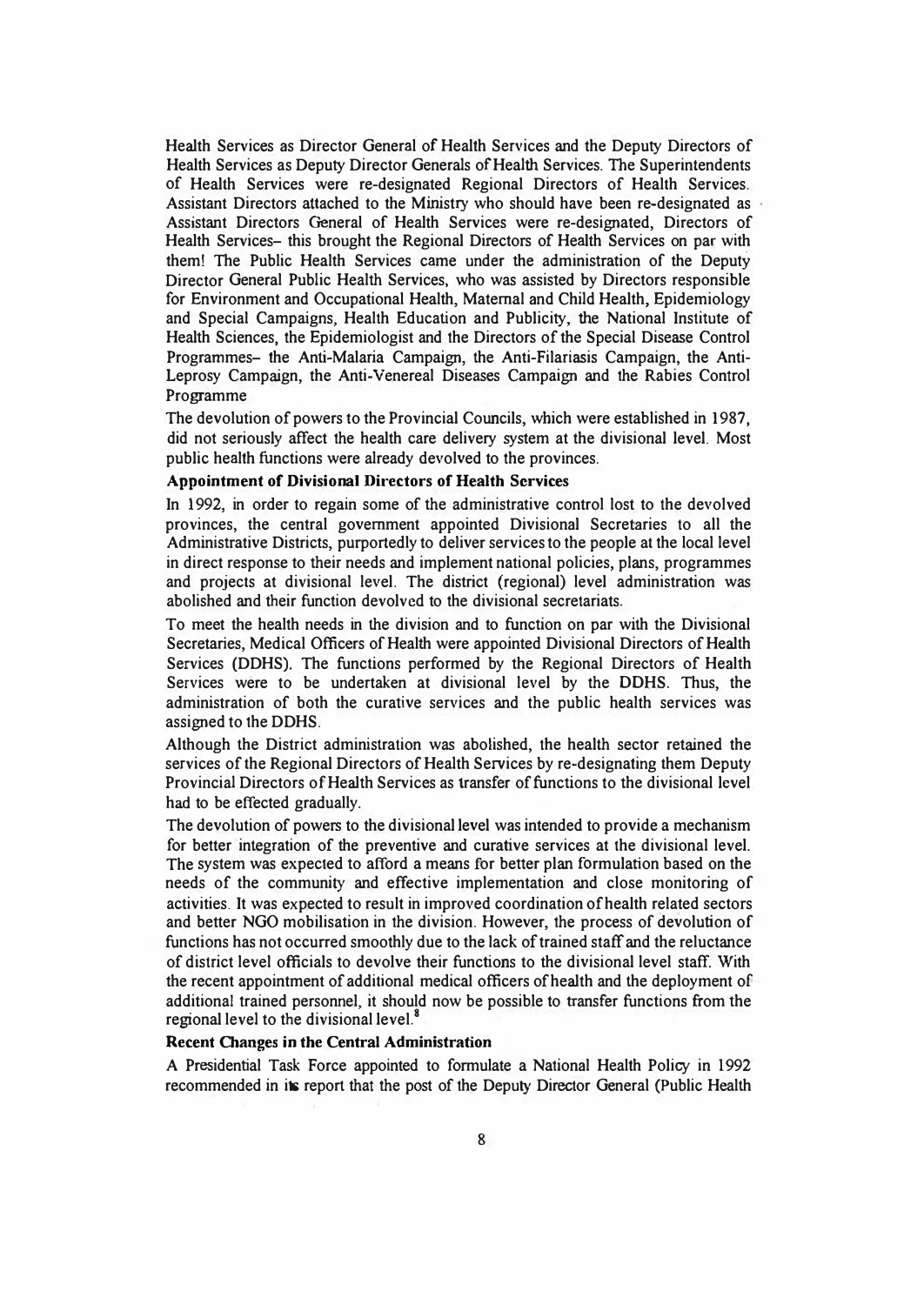Services) should be replaced by the appointment of two Deputy Director General · (DDG)- one for Communicable Diseases and the other for Non-communicable Diseases and Special Groups. It also recommended that Directors in charge of the following subjects should be appointed to assist the DDG Communicable Diseases: Diarrhoeal Diseases; Vector Borne Diseases and Zoonoses; Acute Respiratory Infections and Tuberculosis; Sexually Transmitted Diseases and AIDS; Environmental Health and Occupational Health; and Estate and Urban Health. Appointment of Directors in charge of the following subject areas was recommended for assisting the DDG Noncommunicable Diseases: Maternal and Child Health and Family Planning (MCH and FP); School Health; Special Groups, Youth, Elderly and Disabled; Accidents, Poisoning, Addiction, Diabetes and Other Vascular Diseases; Cancer; Nutrition; Mental Health; and Oral Health. The Director Health Education and Publicity was placed under a proposed DDG Education, Training and Research and the Director Public Health Nursing Services was placed under a proposed DDG Hospitals!! **<sup>12</sup>**

The Sri Lanka Association of Community Medicine (now the College of Community Physicians of Sri Lanka) discussed the recommendation of the Task Force and recommended to the Ministry that the post of DDG Public Health Services should be retained intact and that careful consideration should be given to the nature of duties that would be performed by the large number of new Directors recommended by the Presidential Task Force. The Ministry of Health accepted the recommendations of the Association and maintained the *status quo.* 

However, commencing in late 1997, new Directors were appointed under the DDG Public Health Services in the following subject areas: Nutrition; Young, Elderly, Displ aced and Disabled; Estate and Urban Health; and Primary Health Care Services. This was followed, in 2000, by the appointment of an additional DDG Public Health Services, who was designated DOG Public Health Services 2.

The Directors working in the Public Health Services were assigned, somewhat arbitrarily, to work under the two DDGs as follows:

l. DDG Public Health Services 1- Directors in charge of the following subject areas:

Anti-Malaria Campaign, Anti-Filariasis Campaign; Anti-Leprosy Campaign;

STD/ AIDS Control Programme; Rabies Control Programme; Respiratory Disease

Control Programme; and Youth, Elderly, Disabled and Displaced.

2. DDG Public Health Services 2- Directors in charge of the following subject areas: MCH and FP; Health Education and Publicity; Environmental and **Occupational Health; Nutrition; Primary Health Care Services.**

Thus, the public health services, which functioned as an integrated entity, were bisected into two groups at central level. What repercussions this would have on the provincial and divisional levels will have to await a future evaluation. It is very likely that the . delivery of public health services to the people will continue unabated through the existing well-tested, age-old Health Unit type infrastructure, which has withstood the many administrative changes that have occurred over the years.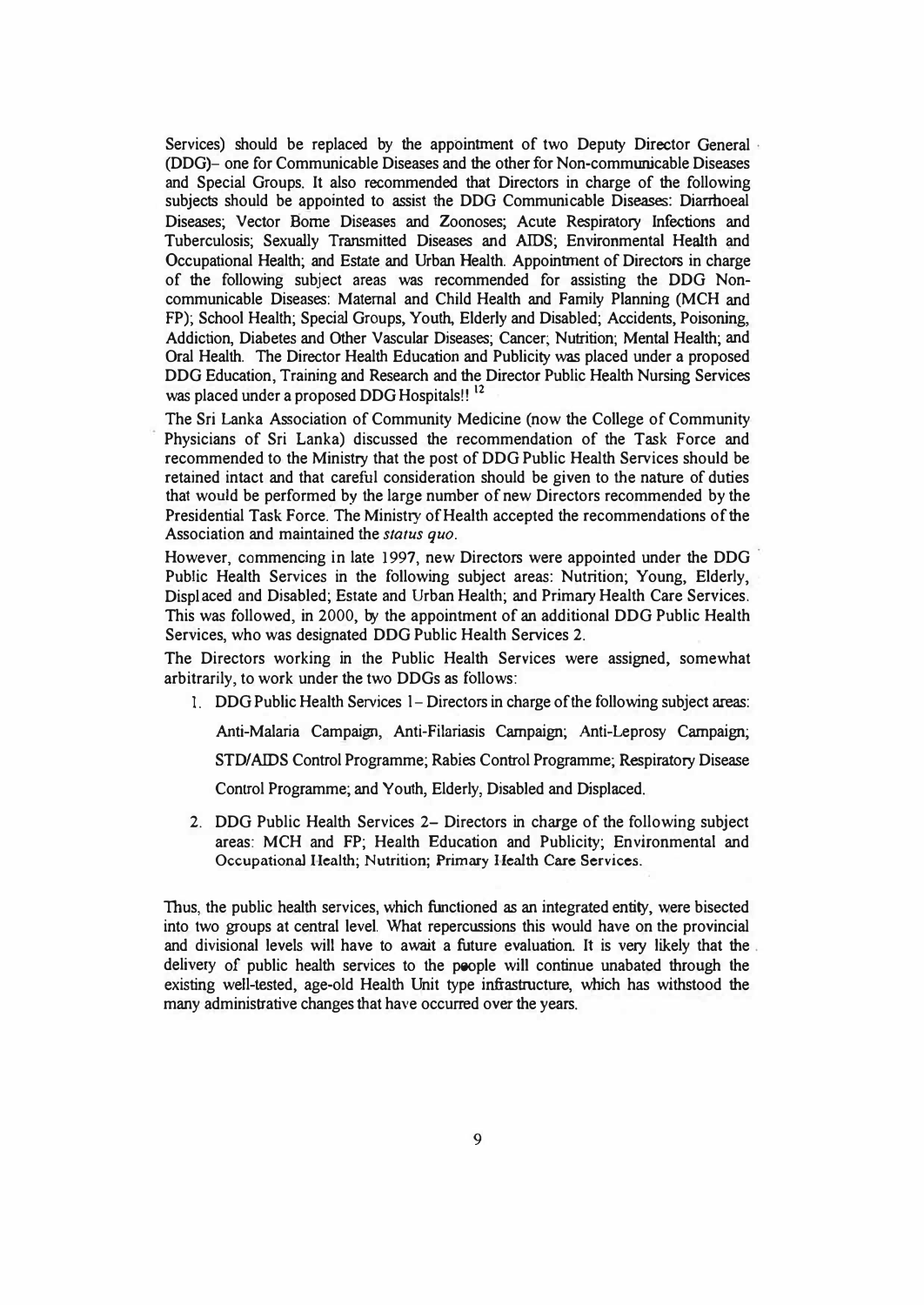#### **Special Disease Control Programmes**

Special Campaigns have been set up over the years for the prevention of communicable diseases of importance- malaria, filariasis, sexually transmitted diseases and AIDS, leprosy, tuberculosis and rabies. In the past they have functioned as vertical campaigns with some linkages at the divisional level with the Health Unit system. However, with the devolution of powers to the provincial councils and the subsequent establishment of a divisional level administration, many of the activities of these campaigns are being integrated with the provincial and divisional health system. The development of these specialised campaigns is dealt with in this journal by other authors.

### **Future Challenges**

The twenty-first century will witness the emergence of new challenges to the public health services. The rapidly increasing adolescent and working populations as well as the gradually increasing elderly population will demand services to meet their special needs. The decline in the child population will afford opportunities to enhance the quality of maternal and child care. Communicable diseases will continue to require control efforts and new communicable diseases are likely to emerge. Noncommunicable diseases will gain increasing importance in future years.<sup>13</sup>

It is likely that with little modification in the existing health care delivery system at the grass-roots level, the public health services will be able to effectively meet these challenges.

#### **References**

- 1. Geiger W, Mahavamsa (translation). London: Pali Text Society, 1925
- 2. Paranavitarane S. Medicine and hygiene as practiced in ancient Ceylon, Ceylon Historical Journal 1953; 3:123
- 3. De Silva DM. Health progress in Ceylon: a survey. Colombo: Government Press, 1956
- 4. Uragoda CG. A history of medicine in Sri Lanka. Colombo: Sri Lanka Medical Association 1987
- *5.* Department of Medical and Sanitazy Services. Regulations of the Vaccine Department. Colombo: Ceylon Government Press 1936
- 6. Herath HMSSD. Community participation in a rural sanitation programme in Sri Lanka: an experiment in low-cost latrine construction. Dissertation submitted for the Postgraduate Academic Diploma in Tropical Public Health 1973; 13-18
- 7. Chellappah SF. Progress of public health in Ceylon. Journal of the Ceylon Branch of the British Medical Association 1938; 35:303
- 8. Herath HMSSD. Progress of public health: the past quarter century. Journal of the College of Community Physicians of Sri Lanka 1996; 1: 10--18
- 9. Health Services Act No.2 of 1952
- 10. Population Information Centre. Population statistics for Sri Lanka. Population Division, Ministry of Health 1996